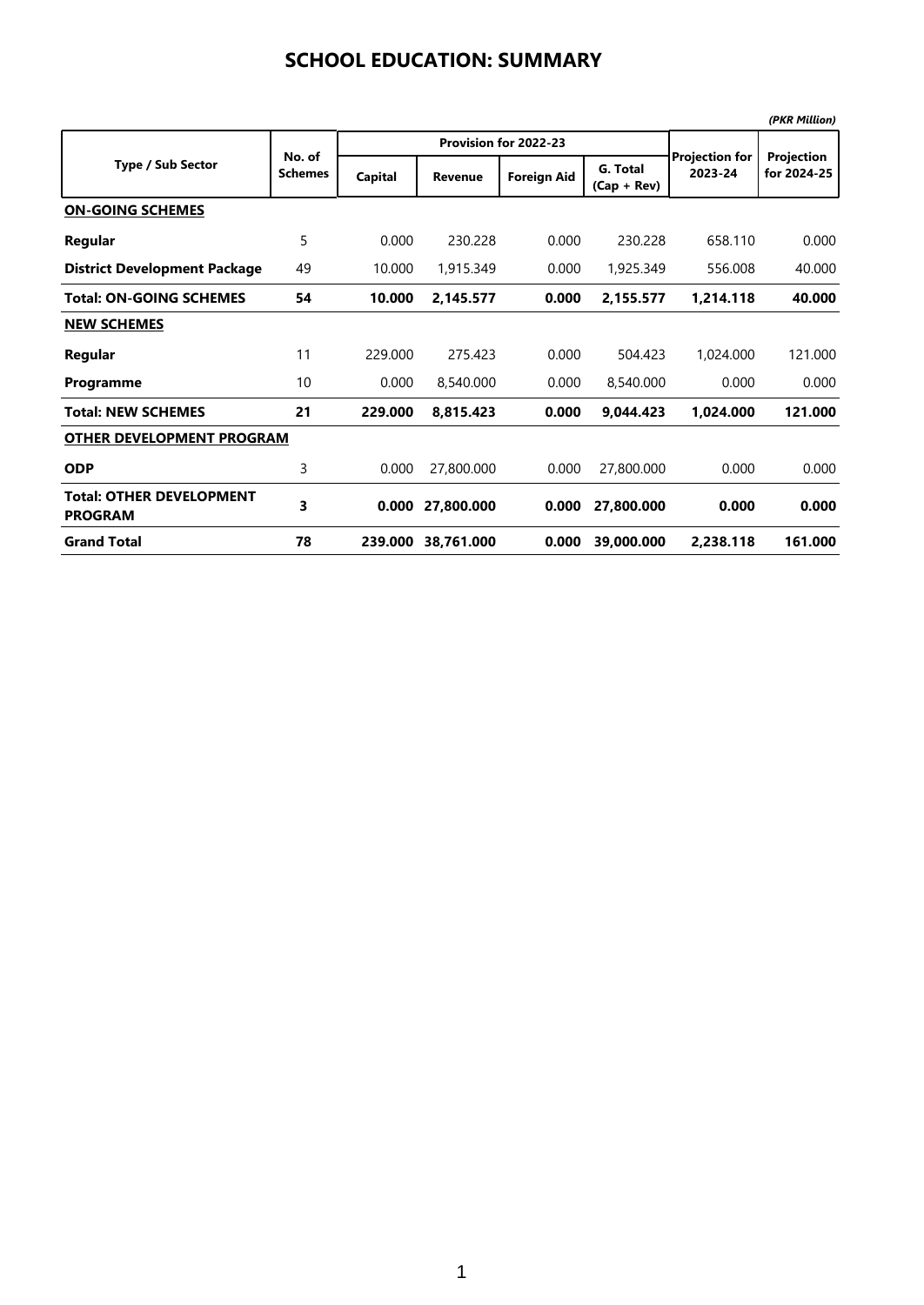|                |                                                                                                                                                                                                                                                                                                      |           |                  |       |                       |                               |                         |         | (PKR Million)                      |
|----------------|------------------------------------------------------------------------------------------------------------------------------------------------------------------------------------------------------------------------------------------------------------------------------------------------------|-----------|------------------|-------|-----------------------|-------------------------------|-------------------------|---------|------------------------------------|
| <b>GS</b>      | <b>Scheme Information</b>                                                                                                                                                                                                                                                                            |           | Accum.           |       | Provision for 2022-23 |                               | <b>MTDF Projections</b> |         | Throw fwd                          |
| No             | Scheme ID / Approval Date / Location                                                                                                                                                                                                                                                                 | Est. Cost | Exp.<br>June, 22 | Cap.  | Rev.                  | <b>G.Total</b><br>(Cap.+Rev.) | 2023-24                 | 2024-25 | <b>Beyond</b><br><b>June, 2025</b> |
| $\mathbf{1}$   | $\mathbf{2}$                                                                                                                                                                                                                                                                                         | 3         | 4                | 5     | 6                     | 7                             | 8                       | 9       | 10                                 |
|                | <b>ON-GOING SCHEMES</b>                                                                                                                                                                                                                                                                              |           |                  |       |                       |                               |                         |         |                                    |
| Regular<br>1.  | <b>Construction of District Education</b>                                                                                                                                                                                                                                                            | 150.000   | 20.000           | 0.000 | 50.000                | 50.000                        | 80.000                  | 0.000   | 0.000                              |
|                | <b>Complexes in District Rawalpindi</b><br>01292102427 / 24-07-2021 / Rawalpindi                                                                                                                                                                                                                     |           |                  |       |                       |                               |                         |         |                                    |
| $\overline{2}$ | <b>Construction of Building for Govt. Girls</b><br>High School at Kotla Tolay Khan, Multan                                                                                                                                                                                                           | 150.000   | 35.000           | 0.000 | 35.000                | 35.000                        | 80.000                  | 0.000   | 0.000                              |
|                | 01242107938 / 27-07-2021 / Multan                                                                                                                                                                                                                                                                    |           |                  |       |                       |                               |                         |         |                                    |
| 3              | <b>Construction of District Education</b><br><b>Complexes in District DG Khan</b><br>01042102426 / 24-07-2021 / Dera Ghazi<br>Khan                                                                                                                                                                   | 149.978   | 70.000           | 0.000 | 79.978                | 79.978                        | 0.000                   | 0.000   | 0.000                              |
| 4              | Science, Technology, Engineering &<br>Mathematics (STEM) Initiatives in<br>Punjab<br>01372000810 / 23-12-2021 / Punjab                                                                                                                                                                               | 165.250   | 0.000            | 0.000 | 15.250                | 15.250                        | 150.000                 | 0.000   | 0.000                              |
|                |                                                                                                                                                                                                                                                                                                      |           |                  |       |                       |                               |                         |         |                                    |
| 5              | Taleem Ghar (E-Learning)<br>01372001989 / 31-08-2020 / Punjab                                                                                                                                                                                                                                        | 398.110   | 0.000            | 0.000 | 50.000                | 50.000                        | 348.110                 | 0.000   | 0.000                              |
|                | <b>Total: Regular</b>                                                                                                                                                                                                                                                                                | 1,013.338 | 125.000          | 0.000 | 230.228               | 230.228                       | 658.110                 | 0.000   | 0.000                              |
|                | <b>District Development Package</b>                                                                                                                                                                                                                                                                  |           |                  |       |                       |                               |                         |         |                                    |
| 6              | <b>Construction of 6-Additional Classrooms</b><br>(2 in each school) at Govt. Boys High<br>School Gulzar-e-Quaid, Govt. MC Girls<br>Primary School Arya Mohallah and Govt.<br>Girls Primary School, Chamman Zar,<br><b>Tehsil &amp; District Rawalpindi</b><br>01292105924 / 19-07-2021 / Rawalpindi | 17.849    | 5.000            | 0.000 | 12.849                | 12.849                        | 0.000                   | 0.000   | 0.000                              |
| 7              | <b>Construction of Additional Classrooms at</b><br><b>GGHS Kallar Syedan, District</b><br>Rawalpindi<br>01292105938 / 19-07-2021 / Rawalpindi                                                                                                                                                        | 40.000    | 20.000           | 0.000 | 20.000                | 20,000                        | 0.000                   | 0.000   | 0.000                              |
| 8              | Up-gradation of GHS Ghari Afghanan to<br><b>Higher Secondary Level, District</b><br>Rawalpindi<br>01292105987 / 19-07-2021 / Rawalpindi                                                                                                                                                              | 35.000    | 20.750           | 0.000 | 14.250                | 14.250                        | 0.000                   | 0.000   | 0.000                              |
| 9              | Up-gradation of GMPS Ghurbal to next<br>level, UC Bajnial, District Rawalpindi<br>01292105988 / 19-07-2021 / Rawalpindi                                                                                                                                                                              | 15.237    | 3.250            | 0.000 | 11.987                | 11.987                        | 0.000                   | 0.000   | 0.000                              |
| 10             | Establishment of Girls High School at<br>Taxila City, District Rawalpindi<br>01292106649 / 28-07-2021 / Rawalpindi                                                                                                                                                                                   | 59.440    | 15.000           | 0.000 | 24.440                | 24.440                        | 20.000                  | 0.000   | 0.000                              |
| 11             | <b>Establishment of Girls High School at</b><br>Malikabad, UC Jalala, District<br>Rawalpindi<br>01292106653 / 28-07-2021 / Rawalpindi                                                                                                                                                                | 59.820    | 15.000           | 0.000 | 24.820                | 24.820                        | 20.000                  | 0.000   | 0.000                              |
| 12             | <b>Construction of Additional Classrooms</b><br>and Hall for Taleem-ul-Quran High<br>School, Taxila, District Rawalpindi<br>01292106660 / 19-07-2021 / Rawalpindi                                                                                                                                    | 30.000    | 7.500            | 0.000 | 22.500                | 22.500                        | 0.000                   | 0.000   | 0.000                              |
| 13             | <b>Establishment of Govt. Boys Primary</b><br>School in UC 77, Rawalpindi<br>01292106665 / 31-07-2021 / Rawalpindi                                                                                                                                                                                   | 46.163    | 10.000           | 0.000 | 36.163                | 36.163                        | 0.000                   | 0.000   | 0.000                              |
| 14             | Up-gradation of GBHS Elliot Morgah to<br>Higher Secondary Level, Rawalpindi<br>01292106675 / 19-07-2021 / Rawalpindi                                                                                                                                                                                 | 36.577    | 19.000           | 0.000 | 17.577                | 17.577                        | 0.000                   | 0.000   | 0.000                              |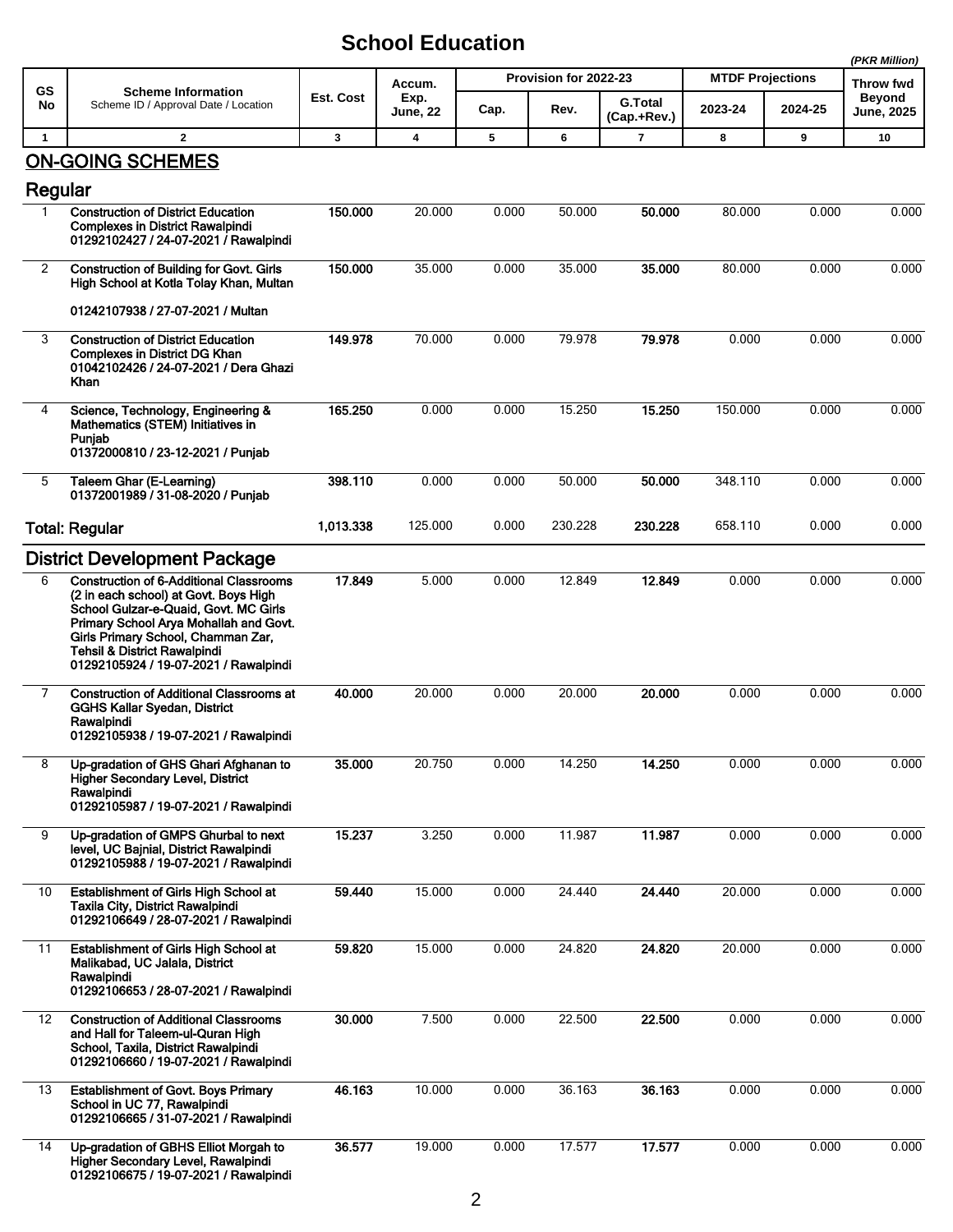|                                            |                                                                                                                                                                       |                         |         |                       |                               |                |                         | (PKR Million)                      |       |
|--------------------------------------------|-----------------------------------------------------------------------------------------------------------------------------------------------------------------------|-------------------------|---------|-----------------------|-------------------------------|----------------|-------------------------|------------------------------------|-------|
| <b>GS</b>                                  | <b>Scheme Information</b>                                                                                                                                             |                         | Accum.  | Provision for 2022-23 |                               |                | <b>MTDF Projections</b> | Throw fwd                          |       |
| No<br>Scheme ID / Approval Date / Location | Est. Cost                                                                                                                                                             | Exp.<br><b>June, 22</b> | Cap.    | Rev.                  | <b>G.Total</b><br>(Cap.+Rev.) | 2023-24        | 2024-25                 | <b>Beyond</b><br><b>June, 2025</b> |       |
| $\mathbf{1}$                               | $\overline{2}$                                                                                                                                                        | $\mathbf{3}$            | 4       | 5                     | 6                             | $\overline{7}$ | 8                       | 9                                  | 10    |
| $\overline{15}$                            | <b>Construction of Additional Classrooms at</b><br>Government Boys High School, AOC,<br>Kotha Kalan-II, Rawalpindi<br>01292106684 / 31-07-2021 / Rawalpindi           | 25.063                  | 11.000  | 0.000                 | 14.063                        | 14.063         | 0.000                   | 0.000                              | 0.000 |
| 16                                         | <b>Construction / Re-construction of Class</b><br>room in Schools of PP-18, Rawalpindi<br>01292106704 / 02-02-2022 / Rawalpindi                                       | 48.759                  | 12.000  | 0.000                 | 36.759                        | 36.759         | 0.000                   | 0.000                              | 0.000 |
| 17                                         | Construction / Establishment of GBS in<br>UC-36, Rawalpindi<br>01292106708 / 31-07-2021 / Rawalpindi                                                                  | 30.000                  | 12.000  | 0.000                 | 18.000                        | 18.000         | 0.000                   | 0.000                              | 0.000 |
| 18                                         | Up-gradation of GGES Lab Thathoo to<br>next level, Rawalpindi<br>01292106713 / 19-07-2021 / Rawalpindi                                                                | 35.000                  | 8.750   | 0.000                 | 26.250                        | 26.250         | 0.000                   | 0.000                              | 0.000 |
| 19                                         | Establishment of GGPS at Mizar Colony,<br>UC Wah, Rawalpindi<br>01292106720 / 19-07-2021 / Rawalpindi                                                                 | 35.000                  | 8.750   | 0.000                 | 26.250                        | 26.250         | 0.000                   | 0.000                              | 0.000 |
| 20                                         | Up-gradation of GGES Mohri Khatran to<br>next level, UC Bainial, Rawalpindi<br>01292106727 / 19-07-2021 / Rawalpindi                                                  | 17.710                  | 3.750   | 0.000                 | 13.960                        | 13.960         | 0.000                   | 0.000                              | 0.000 |
| 21                                         | Up-gradation of GES Losar Sharfoo to<br>next level, Rawalpindi<br>01292106732 / 02-02-2022 / Rawalpindi                                                               | 35.000                  | 8.750   | 0.000                 | 26.250                        | 26.250         | 0.000                   | 0.000                              | 0.000 |
| 22                                         | Up-gradation of Govt. School, Wah<br>Village, Rawalpindi<br>01292106735 / 02-02-2022 / Rawalpindi                                                                     | 35.000                  | 8.750   | 0.000                 | 26.250                        | 26.250         | 0.000                   | 0.000                              | 0.000 |
| 23                                         | Up-gradation of GGPS Ban Bhola Taxila<br>to next level, Rawalpindi<br>01292106742 / 19-07-2021 / Rawalpindi                                                           | 15.729                  | 8.320   | 0.000                 | 7.409                         | 7.409          | 0.000                   | 0.000                              | 0.000 |
| 24                                         | <b>Construction of Additional Classrooms at</b><br>GGHSS Choa Khalsa Kallar Syedan,<br><b>District Rawalpindi</b><br>01292107707 / 19-07-2021 / Rawalpindi            | 40.000                  | 20.000  | 0.000                 | 20.000                        | 20.000         | 0.000                   | 0.000                              | 0.000 |
| 25                                         | Establishment of GGPS Rasheedabad,<br><b>Tehsil &amp; District Jhelum</b><br>01282105995 / 16-07-2021 / Jhelum                                                        | 23.214                  | 5.000   | 0.000                 | 18.214                        | 18.214         | 0.000                   | 0.000                              | 0.000 |
| 26                                         | Up-gradation of GBHS Khura to Higher<br>Secondary Level, District Khushab<br>01312106002 / 17-07-2021 / Khushab                                                       | 20.000                  | 5.000   | 0.000                 | 15.000                        | 15.000         | 0.000                   | 0.000                              | 0.000 |
| 27                                         | <b>Construction of Additional Classrooms in</b><br><b>Schools at Mianwali</b><br>01321954512 / 02-10-2021 / Mianwali                                                  | 627.071                 | 347.376 | 0.000                 | 279.695                       | 279.695        | 0.000                   | 0.000                              | 0.000 |
| 28                                         | Provision of Missing Facilities in Public<br><b>Schools of District Mianwali</b><br>01322054120 / 11-09-2021 / Mianwali                                               | 211.674                 | 150.000 | 0.000                 | 61.674                        | 61.674         | 0.000                   | 0.000                              | 0.000 |
| 29                                         | Up-gradation of Govt. Boys Primary<br>School, Dera Ameer Abdullah to<br><b>Elementary level Distrcit Mianwali</b><br>01322106868 / 06-01-2022 / Mianwali              | 16.276                  | 3.500   | 0.000                 | 12.776                        | 12.776         | 0.000                   | 0.000                              | 0.000 |
| 30                                         | Re-Construction of Dangerous School<br><b>Building Mianwali</b><br>01322102185 / 12-10-2021 / Mianwali                                                                | 355.416                 | 200.000 | 0.000                 | 155.416                       | 155.416        | 0.000                   | 0.000                              | 0.000 |
| 31                                         | Up-gradation of 8-Schools,<br>Establishment of 2-New Schools and<br>Provision of Boundary Wall in 1-School<br>of NA-97, Bhakkar<br>01302106575 / 17-07-2021 / Bhakkar | 120.000                 | 25.000  | 0.000                 | 95.000                        | 95.000         | 0.000                   | 0.000                              | 0.000 |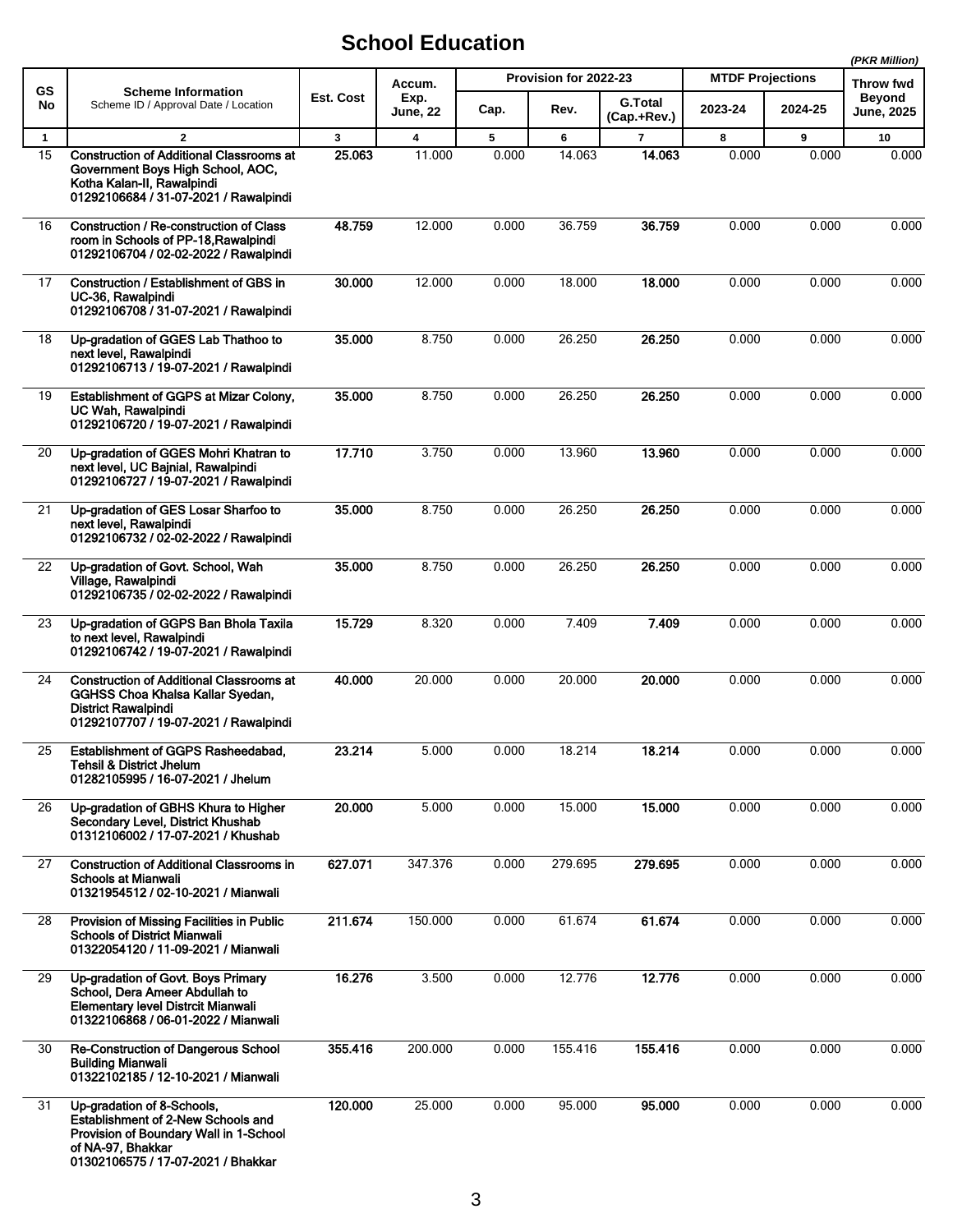|                    |                                                                                                                                                                                                                                                                                                                                                                                                                                                                                                                                                            |                        |                                   |            |                                         |                          |            | (PKR Million)           |                   |  |
|--------------------|------------------------------------------------------------------------------------------------------------------------------------------------------------------------------------------------------------------------------------------------------------------------------------------------------------------------------------------------------------------------------------------------------------------------------------------------------------------------------------------------------------------------------------------------------------|------------------------|-----------------------------------|------------|-----------------------------------------|--------------------------|------------|-------------------------|-------------------|--|
| <b>GS</b><br>No    | <b>Scheme Information</b><br>Scheme ID / Approval Date / Location                                                                                                                                                                                                                                                                                                                                                                                                                                                                                          | Est. Cost              | Accum.<br>Exp.                    |            | Provision for 2022-23<br><b>G.Total</b> |                          |            | <b>MTDF Projections</b> |                   |  |
|                    |                                                                                                                                                                                                                                                                                                                                                                                                                                                                                                                                                            |                        | <b>June, 22</b>                   | Cap.       | Rev.                                    | (Cap.+Rev.)              | 2023-24    | 2024-25                 | <b>June, 2025</b> |  |
| $\mathbf{1}$<br>41 | $\overline{2}$<br>Up-gradation of Iqbal Girls High School<br>and Govt. MC Boys Primary School<br>Awan Pura Multan to next level, District<br>Multan<br>01242106875 / 29-07-2021 / Multan                                                                                                                                                                                                                                                                                                                                                                   | $\mathbf{3}$<br>78.871 | $\overline{\mathbf{4}}$<br>18.000 | 5<br>0.000 | 6<br>60.871                             | $\overline{7}$<br>60.871 | 8<br>0.000 | 9<br>0.000              | 10<br>0.000       |  |
| 42                 | Upgradation of 05 High Schools to<br><b>Higher Secondary level in Tehsil</b><br>Kabirwala (GHS Mohri pur) (GHS<br>Hashmt Mirali) (GHS Salar Wahin)<br>(GGHS Sarai Sidhu) (GHS 25 Gagh),<br><b>District Khanewal</b><br>01222106064 / 29-07-2021 / Khanewal                                                                                                                                                                                                                                                                                                 | 67.957                 | 45.000                            | 0.000      | 22.957                                  | 22.957                   | 0.000      | 0.000                   | 0.000             |  |
| 43                 | Up-gradation of Schools in UCs<br>(Mangrotha, Sokar, Basti Buzdar,<br>Makwal Kalan, Bohar, Bindi, Dona, Nari,<br>Mubariki, Barthi, Fazila, Thikar) Tehsil<br>Taunsa & Tehsil Koh-e-Suleman,<br>D.G.Khan<br>01042106740 / 31-07-2021 / Dera Ghazi<br>Khan                                                                                                                                                                                                                                                                                                   | 100.000                | 52.000                            | 0.000      | 48.000                                  | 48.000                   | 0.000      | 0.000                   | 0.000             |  |
| 44                 | Up-gradation of Govt. Boys Primary<br>School Basti Peer to Middle Level,<br>D.G.Khan<br>01042106753 / 17-07-2021 / Dera Ghazi<br>Khan                                                                                                                                                                                                                                                                                                                                                                                                                      | 23.250                 | 10.000                            | 0.000      | 13.250                                  | 13.250                   | 0.000      | 0.000                   | 0.000             |  |
| 45                 | Up-gradation of GGPS Sultan Sandeela<br>to Middle Level, D.G.Khan<br>01042106779 / 17-07-2021 / Dera Ghazi<br>Khan                                                                                                                                                                                                                                                                                                                                                                                                                                         | 19.991                 | 7.000                             | 0.000      | 12.991                                  | 12.991                   | 0.000      | 0.000                   | 0.000             |  |
| 46                 | Up-gradation and Rehabilitation of<br><b>Comprehensive School City DG Khan</b><br>01042106786 / 17-07-2021 / Dera Ghazi<br>Khan                                                                                                                                                                                                                                                                                                                                                                                                                            | 30.000                 | 17.000                            | 0.000      | 13.000                                  | 13.000                   | 0.000      | 0.000                   | 0.000             |  |
| 47                 | <b>Establishment of Primary School for</b><br>Boys & Girls in Fort Munroe, Ronghan &<br>Sakhi Sarwar, D.G.Khan<br>01042106795 / 24-07-2021 / Dera Ghazi<br>Khan                                                                                                                                                                                                                                                                                                                                                                                            | 70.000                 | 35.000                            | 0.000      | 35.000                                  | 35.000                   | 0.000      | 0.000                   | 0.000             |  |
| 48                 | Up-gradation of Govt. High School Fort<br>Munro to Higher Secondary level,<br>D.G.Khan<br>01042106800 / 17-07-2021 / Dera Ghazi<br>Khan                                                                                                                                                                                                                                                                                                                                                                                                                    | 30.000                 | 15.000                            | 0.000      | 15.000                                  | 15.000                   | 0.000      | 0.000                   | 0.000             |  |
| 49                 | Up-gradation of Govt. Girls High School<br>Sakhi Sarwar to Higher Secondary level.<br>D.G.Khan<br>01042106804 / 17-07-2021 / Dera Ghazi<br>Khan                                                                                                                                                                                                                                                                                                                                                                                                            | 30.000                 | 7.500                             | 0.000      | 22.500                                  | 22.500                   | 0.000      | 0.000                   | 0.000             |  |
| 50                 | "Establishment of 10- Nos Boys & Girls<br>Primary Schools, District Rajanpur 1.<br>GPS Basti Habibullah Kacha Razi 2.<br>GPS Basti Mosani Belay Shah 3. GPS<br>Basti Horwani Kacha Razi 4. GPS<br>Basti Sherlani Bara 5. GPS Basti<br>Ramzan Rakh Meeranpur 6. GPS<br>Basti Muhammad Sharif Khan Kacha<br>Chohan 7. GPS Basti Soomra<br>Sikhanio Chakar Bot 8.     GPS Basti .<br>Meeroi Kacha Razi 9. GGPS Basti<br>Sardar Rafiq Azam Khan Mazari Kacha<br>Mianwali-1 10. GPS Basti Malghani<br>Dashti Chakar Bot"<br>01072106086 / 07-08-2021 / Rajanpur | 200.000                | 75.000                            | 0.000      | 125.000                                 | 125.000                  | 0.000      | 0.000                   | 0.000             |  |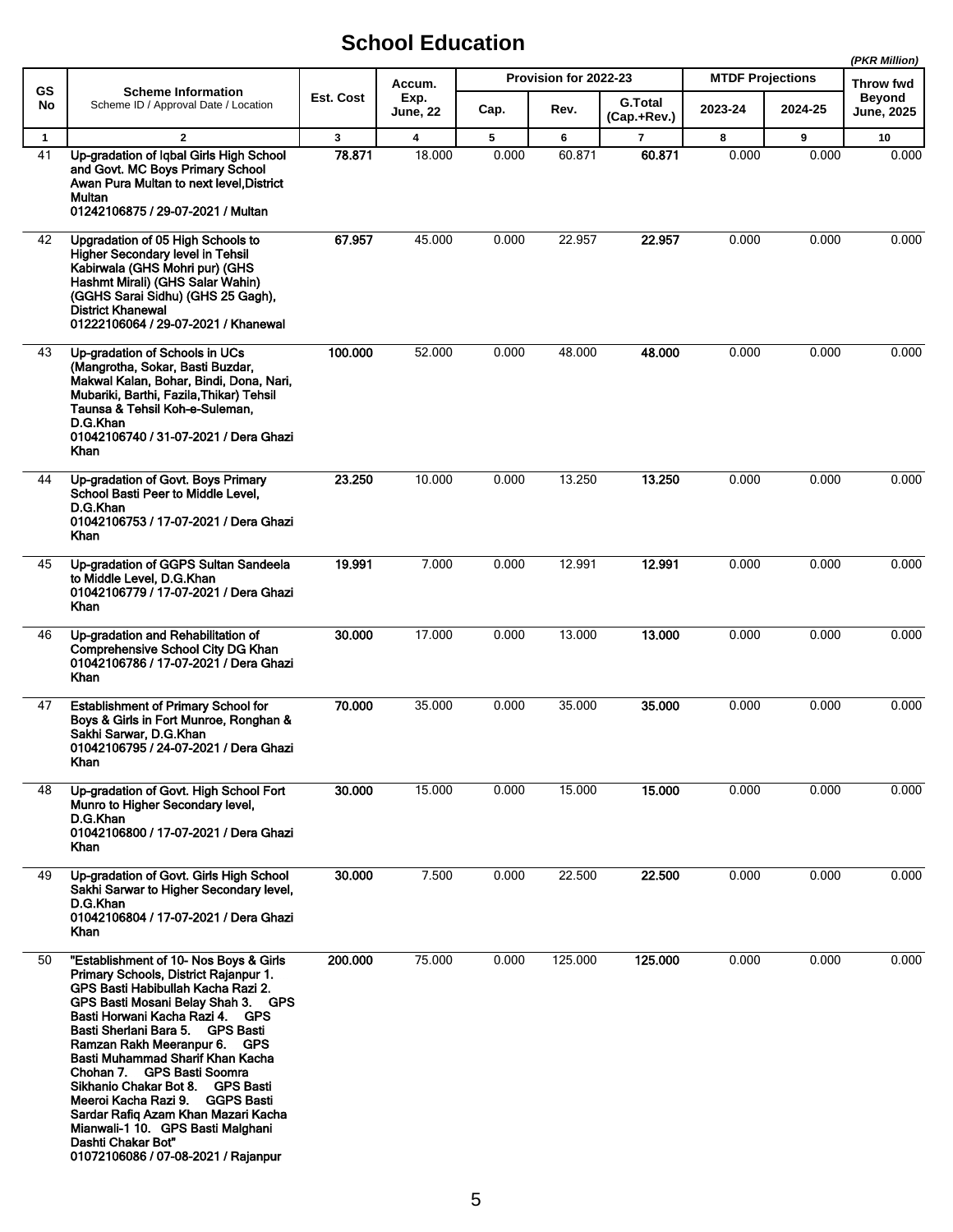|              |                                                                                                                                     |              |                |         |                       |                |                         |         | (PKR Million)                     |
|--------------|-------------------------------------------------------------------------------------------------------------------------------------|--------------|----------------|---------|-----------------------|----------------|-------------------------|---------|-----------------------------------|
| GS           | <b>Scheme Information</b><br>Scheme ID / Approval Date / Location                                                                   | Est. Cost    | Accum.<br>Exp. |         | Provision for 2022-23 | <b>G.Total</b> | <b>MTDF Projections</b> |         | <b>Throw fwd</b><br><b>Beyond</b> |
| No           |                                                                                                                                     |              | June, 22       | Cap.    | Rev.                  | (Cap.+Rev.)    | 2023-24                 | 2024-25 | <b>June, 2025</b>                 |
| $\mathbf{1}$ | $\overline{2}$                                                                                                                      | $\mathbf{3}$ | 4              | 5       | 6                     | $\overline{7}$ | 8                       | 9       | 10                                |
| 51           | Up-gradation of Govt. Girls High School<br>279/TDA to Higher Secondary level,<br>Layyah<br>01052106955 / 14-07-2021 / Layyah        | 29.140       | 7.286          | 0.000   | 21.854                | 21.854         | 0.000                   | 0.000   | 0.000                             |
| 52           | <b>Construction of Shelter-less Schools in</b><br>District Rahim Yar Khan<br>01032106672 / 29-07-2021 / Rahim Yar<br>Khan           | 167.841      | 83.920         | 0.000   | 83.921                | 83.921         | 0.000                   | 0.000   | 0.000                             |
| 53           | <b>Construction of Additional Class Rooms</b><br>in Schools District Rahim Yar Khan<br>01032106681 / 29-07-2021 / Rahim Yar<br>Khan | 199.685      | 99.842         | 0.000   | 99.843                | 99.843         | 0.000                   | 0.000   | 0.000                             |
| 54           | <b>Re-Construction of Dangerous School</b><br>Buildings in District Rahim Yar Khan<br>01032106690 / 29-07-2021 / Rahim Yar<br>Khan  | 116.720      | 58.360         | 0.000   | 58.360                | 58.360         | 0.000                   | 0.000   | 0.000                             |
|              | <b>Total: District Development Package</b>                                                                                          | 4,216.461    | 1,695.104      | 10.000  | 1,915.349             | 1,925.349      | 556.008                 | 40.000  | 0.000                             |
|              | <b>Total: ON-GOING SCHEMES</b>                                                                                                      | 5,229.799    | 1,820.104      | 10.000  | 2,145.577             | 2.155.577      | 1,214.118               | 40.000  | 0.000                             |
|              | <b>NEW SCHEMES</b>                                                                                                                  |              |                |         |                       |                |                         |         |                                   |
| Regular      |                                                                                                                                     |              |                |         |                       |                |                         |         |                                   |
| 55           | <b>Construction of Education Complexes in</b><br><b>Attock</b><br>01262201413 / Un-Approved / Attock                                | 200.000      | 0.000          | 0.000   | 50.000                | 50.000         | 150.000                 | 0.000   | 0.000                             |
| 56           | <b>Rehablitation of Cadet College Hassan</b><br>Abdal, Attock<br>01262202338 / Un-Approved / Attock                                 | 50.000       | 0.000          | 0.000   | 25.000                | 25.000         | 25.000                  | 0.000   | 0.000                             |
| 57           | Provision of Missing Facilities in DPS<br>Sargodha<br>01332201812 / Un-Approved / Sargodha                                          | 30.000       | 0.000          | 0.000   | 10.000                | 10.000         | 20.000                  | 0.000   | 0.000                             |
| 58           | Provision of Missing Facilities in Cadet<br>College Isa Khel, Mianwali<br>01322201813 / Un-Approved / Mianwali                      | 50.000       | 0.000          | 0.000   | 25.000                | 25.000         | 25.000                  | 0.000   | 0.000                             |
| 59           | <b>Construction of Education Complexes in</b><br>Sialkot<br>01172201412 / Un-Approved / Sialkot                                     | 200.000      | 0.000          | 0.000   | 50.000                | 50.000         | 150.000                 | 0.000   | 0.000                             |
| 60           | <b>Strategic Planning Unit of School</b><br><b>Education Department</b><br>01192201859 / Un-Approved / Lahore                       | 100.000      | 0.000          | 0.000   | 20.000                | 20.000         | 80.000                  | 0.000   | 0.000                             |
| 61           | <b>Construction of Cadet Hostels and Other</b><br><b>Facilities at Cadet College Okara</b><br>01342201416 / Un-Approved / Okara     | 70.000       | 0.000          | 0.000   | 35.000                | 35.000         | 35.000                  | 0.000   | 0.000                             |
| 62           | <b>Establishment of Cadet College at</b><br><b>District Multan</b><br>01242202150 / Un-Approved / Multan                            | 700.000      | 0.000          | 199.000 | 1.000                 | 200.000        | 379.000                 | 121.000 | 0.000                             |
| 63           | Provision of Funds for Clearance of<br><b>Liabilities and Court Cases</b><br>01372000844 / 01-07-2022 / Punjab                      | 49.423       | 0.000          | 0.000   | 49.423                | 49.423         | 0.000                   | 0.000   | 0.000                             |
| 64           | <b>School Meal Programme</b><br>01372201414 / Un-Approved / Punjab                                                                  | 50.000       | 0.000          | 0.000   | 10.000                | 10.000         | 40.000                  | 0.000   | 0.000                             |
| 65           | Strengthening of Children Library<br>Complex, Punjab, Lahore<br>01372201415 / Un-Approved / Punjab                                  | 150.000      | 0.000          | 30.000  | 0.000                 | 30.000         | 120.000                 | 0.000   | 0.000                             |
|              | <b>Total: Regular</b>                                                                                                               | 1,649.423    | 0.000          | 229.000 | 275.423               | 504.423        | 1,024.000               | 121.000 | 0.000                             |
|              |                                                                                                                                     |              |                | 6       |                       |                |                         |         |                                   |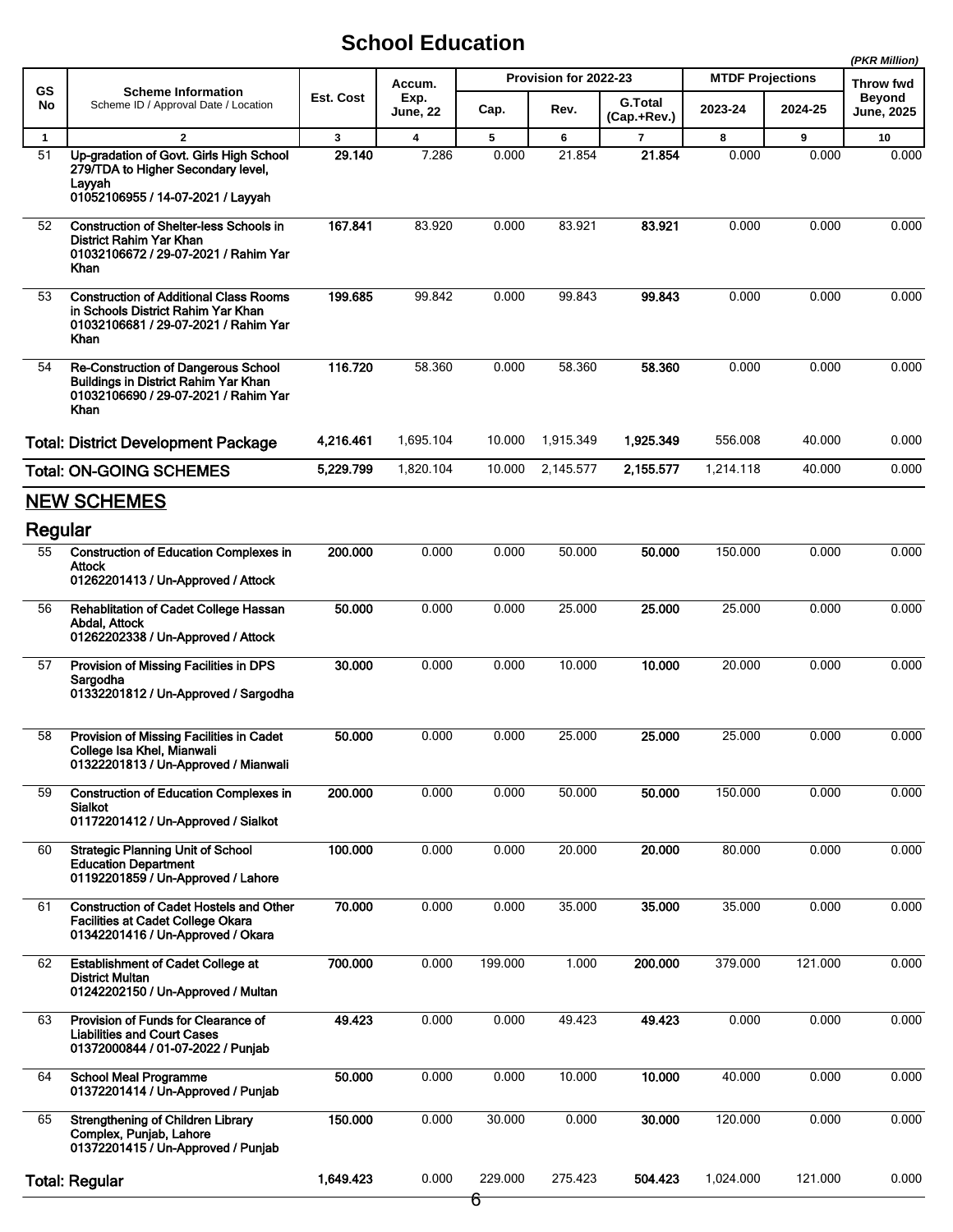|              |                                                                                                                                                                                                                                                    |              |                         |                       |                  |                               |                         |         | (PKR Million)                      |
|--------------|----------------------------------------------------------------------------------------------------------------------------------------------------------------------------------------------------------------------------------------------------|--------------|-------------------------|-----------------------|------------------|-------------------------------|-------------------------|---------|------------------------------------|
| <b>GS</b>    | <b>Scheme Information</b><br>Scheme ID / Approval Date / Location                                                                                                                                                                                  |              | Accum.                  | Provision for 2022-23 |                  |                               | <b>MTDF Projections</b> |         |                                    |
| No           |                                                                                                                                                                                                                                                    | Est. Cost    | Exp.<br><b>June, 22</b> | Cap.                  | Rev.             | <b>G.Total</b><br>(Cap.+Rev.) | 2023-24                 | 2024-25 | <b>Beyond</b><br><b>June, 2025</b> |
| $\mathbf{1}$ | $\overline{2}$                                                                                                                                                                                                                                     | $\mathbf{3}$ | $\overline{\mathbf{4}}$ | 5                     | 6                | $\overline{7}$                | 8                       | 9       | 10                                 |
|              | Programme                                                                                                                                                                                                                                          |              |                         |                       |                  |                               |                         |         |                                    |
| 66           | <b>Construction of Shelter-less Schools in</b><br>Punjab<br>01372000833 / 01-07-2022 / Punjab                                                                                                                                                      | 500.000      | 0.000                   | 0.000                 | 500.000          | 500.000                       | 0.000                   | 0.000   | 0.000                              |
| 67           | Provision of Missing Facilities in Schools<br>(Boundary Wall, Drinking Water,<br>Electricity. Toilet Blocks. Play Grounds.<br>Libraries, Science Labs, Science<br>Equipments, Student Furniture) in<br>Punjab<br>01372101128 / 01-07-2022 / Punjab | 500.000      | 0.000                   | 0.000                 | 500.000          | 500.000                       | 0.000                   | 0.000   | 0.000                              |
| 68           | Re-construction of Dangerous Schools<br><b>Buildings in Punjab</b><br>01372101129 / 01-11-2022 / Punjab                                                                                                                                            | 500,000      | 0.000                   | 0.000                 | 500.000          | 500.000                       | 0.000                   | 0.000   | 0.000                              |
| 69           | <b>Construction of Additional Classrooms in</b><br><b>Schools of Punjab</b><br>01372101134 / 01-07-2022 / Punjab                                                                                                                                   | 1,000.000    | 0.000                   | 0.000                 | 1,000.000        | 1,000.000                     | 0.000                   | 0.000   | 0.000                              |
| 70           | Afternoon Schools Programme (Up-<br><b>Gradation of Primary Schools)</b><br>01372107955 / Un-Approved / Punjab                                                                                                                                     | 3,840.000    | 0.000                   | 0.000                 | 3,840.000        | 3,840.000                     | 0.000                   | 0.000   | 0.000                              |
| 71           | Afternoon Schools Programme (Up-<br><b>Gradation of Elementary Schools to High</b><br>Level)<br>01372201410 / Un-Approved / Punjab                                                                                                                 | 1,000.000    | 0.000                   | 0.000                 | 1,000.000        | 1,000.000                     | 0.000                   | 0.000   | 0.000                              |
| 72           | Establishment of 5 New Schools in<br>Puniab<br>01362201411 / 01-07-2022 / Punjab                                                                                                                                                                   | 50,000       | 0.000                   | 0.000                 | 50.000           | 50.000                        | 0.000                   | 0.000   | 0.000                              |
| 73           | Establishment of IT Labs in High and<br><b>Higher Secondary Schools in Punjab</b><br>01372201417 / 01-07-2022 / Punjab                                                                                                                             | 100.000      | 0.000                   | 0.000                 | 100.000          | 100.000                       | 0.000                   | 0.000   | 0.000                              |
| 74           | Provision of ECCE Facilities in 150<br><b>Schools in Punjab</b><br>01372201873 / 01-07-2022 / Punjab                                                                                                                                               | 50.000       | 0.000                   | 0.000                 | 50.000           | 50.000                        | 0.000                   | 0.000   | 0.000                              |
| 75           | <b>Retrofitting of Partially Dangerous</b><br><b>School Buildings in Punjab</b><br>01372202727 / 01-07-2022 / Punjab                                                                                                                               | 1,000.000    | 0.000                   | 0.000                 | 1,000.000        | 1.000.000                     | 0.000                   | 0.000   | 0.000                              |
|              | <b>Total: Programme</b>                                                                                                                                                                                                                            | 8.540.000    | 0.000                   | 0.000                 | 8,540.000        | 8,540.000                     | 0.000                   | 0.000   | 0.000                              |
|              | <b>Total: NEW SCHEMES</b>                                                                                                                                                                                                                          | 10,189.423   | 0.000                   | 229.000               | 8,815.423        | 9,044.423                     | 1,024.000               | 121.000 | 0.000                              |
|              | <b>OTHER DEVELOPMENT</b>                                                                                                                                                                                                                           |              |                         |                       |                  |                               |                         |         |                                    |
|              | <b>PROGRAM</b>                                                                                                                                                                                                                                     |              |                         |                       |                  |                               |                         |         |                                    |
| <b>ODP</b>   |                                                                                                                                                                                                                                                    |              |                         |                       |                  |                               |                         |         |                                    |
| 76           | New initiatives of SED for imparting<br><b>Education through Outsourcing of Public</b><br>Schools (PEIMA)<br>01372000816 / 01-07-2022 / Punjab                                                                                                     | 4,800.000    | 0.000                   | 0.000                 | 4,800.000        | 4,800.000                     | 0.000                   | 0.000   | 0.000                              |
| 77           | New Initiatives of SED for imparting<br><b>Education through Private Participation</b><br>(PEF)<br>01372000817 / 01-07-2022 / Punjab                                                                                                               | 21,500.000   | 0.000                   |                       | 0.000 21,500.000 | 21,500.000                    | 0.000                   | 0.000   | 0.000                              |